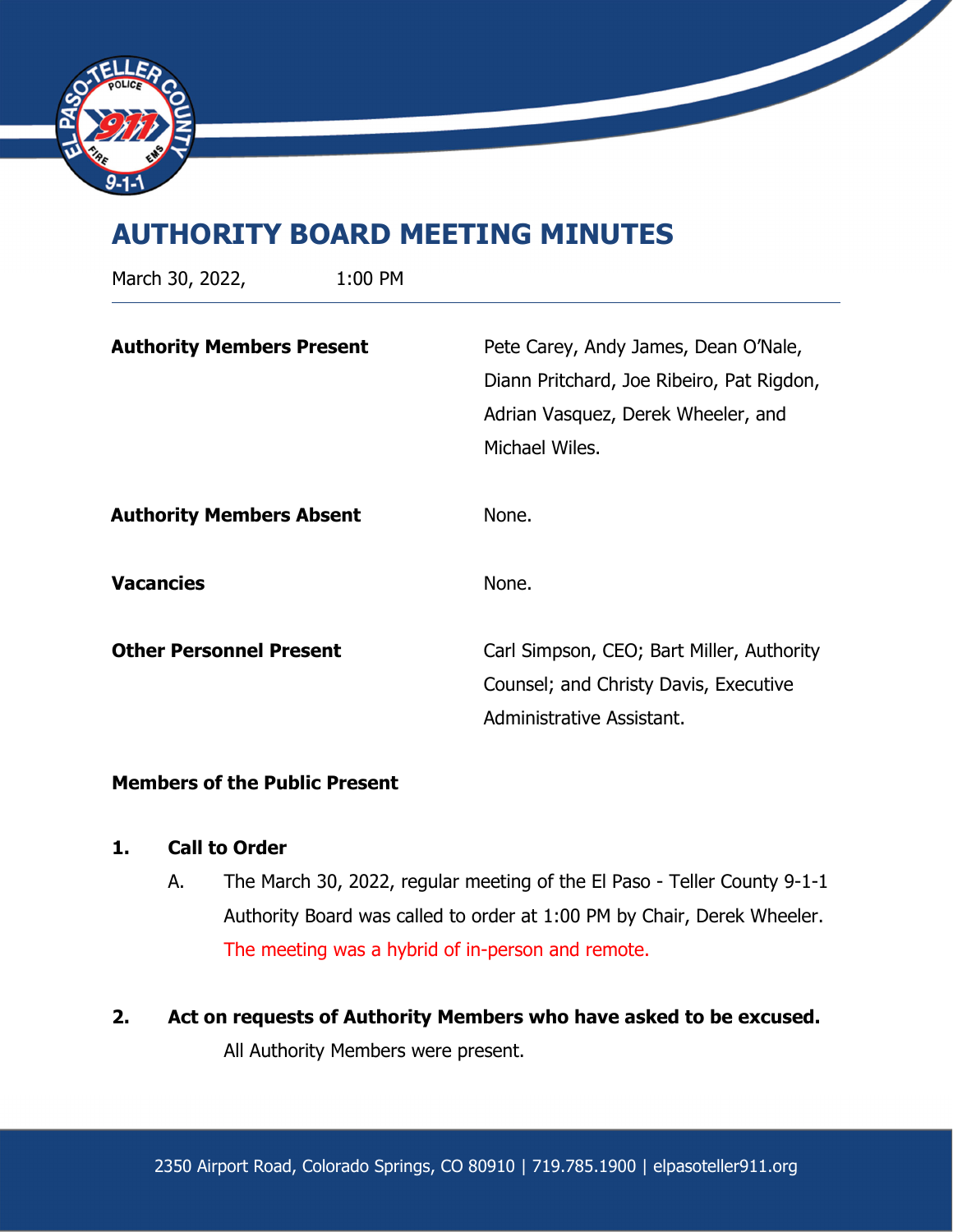# **3. Introductions.**

A. Authority Members and audience members introduced themselves. Re-appointment of Mike Wiles for a second term.

Pete Carey made a motion to re-appoint Mike Wiles to a second term; Joe Ribeiro seconded the motion.

The motion passed unanimously on a voice vote by the nine Authority Members present.

# **4. Public to be Heard.**

A. No items were brought forth at this time.

# **5. Consent Calendar**

- A. Approve the minutes of February 23, 2022, Authority Meeting.
- B. Approve the March 2022 Financial Statement and authorize payment of the monthly bills.

Joe Ribeiro made a motion to approve the Consent Calendar; Pat Rigdon seconded the motion.

The motion passed unanimously on a voice vote by the nine Authority Members present.

# **7. Report by CEO**

Carl S – Teller County Consolidation – Woodland Park and Teller County will decide if they want to proceed with Phase Three of the consolidation study. The project is on hold until the newly appointed Woodland Park Police Chief has reviewed the initiative.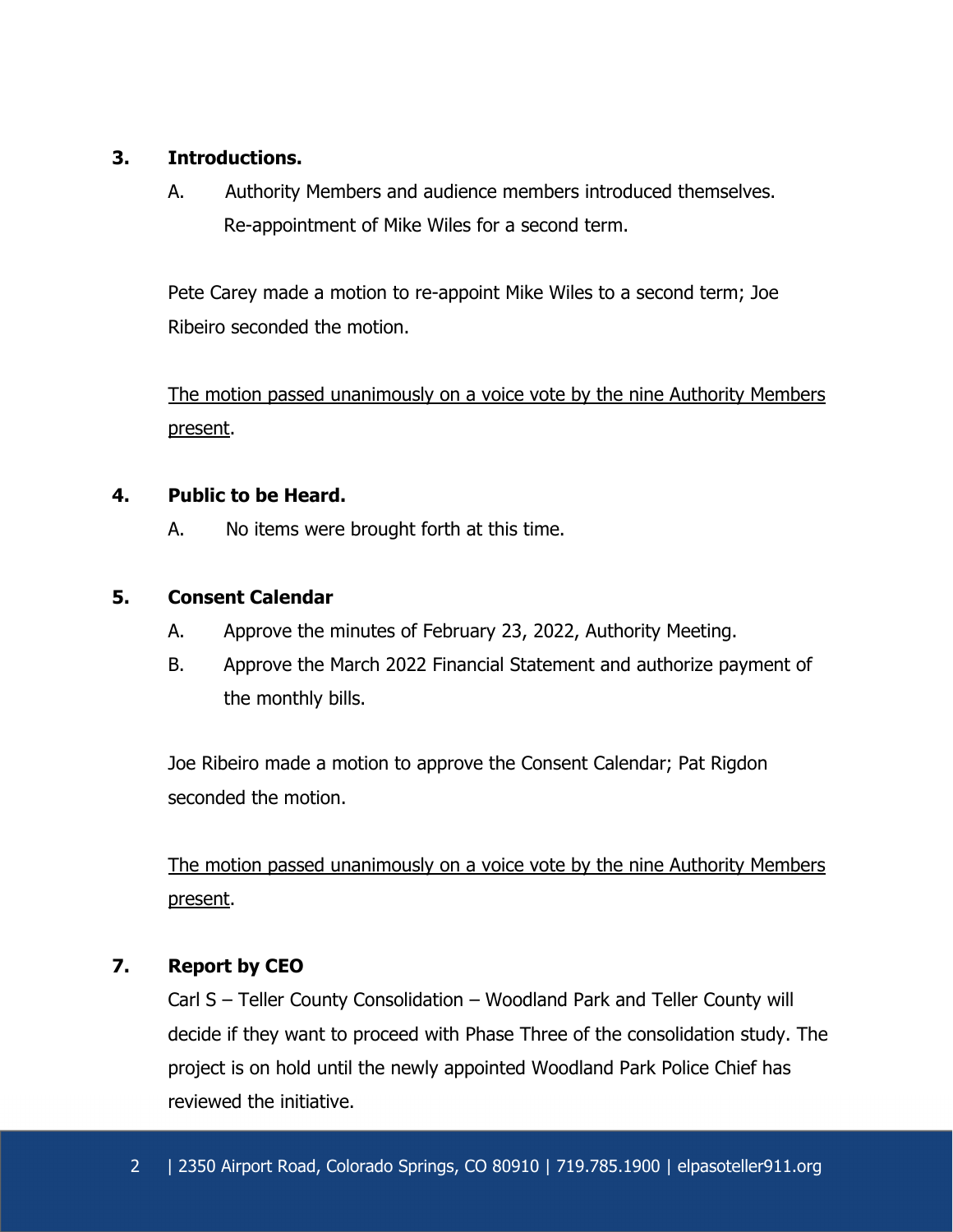Patricia B – The Ethics and Compliance Hotline became active on March 21. Employee Files are being reviewed and consolidated.

Ben G – The VMware upgrade is progressing. Components have started arriving and the planning for the new networks has begun. IT Vacancies – All IT positions have been filled. The Server Room remodel – All vendor work has been completed, and the team is working on a plan to move the servers back to their permanent location. Peterson Space Force Update – Since TSGT Braxton Crismore has taken over as the PSAP Manager at Peterson/Cheyenne, several initiatives have been completed. The IGA has been signed, and personnel from the agency has attended ETC, EMD, EFD, EPD, CTO, and the EMD-Q training. SSGT Crismore explained to the board the relationship between Peterson and Cheyenne and his involvement in the consolidation process. They are interested in implementing the Fire and Police protocols and will be making a budget request for chairs, computers, monitors, and other 911 equipment.

Dan A –Tri-Lakes/Donald Wescott Fire Merger – Response areas have been finalized and are getting checked for accuracy. Station Alerting – WestNet has submitted an updated statement of work and contract. PSAP Wellness Project – In coordination with Status Code 4 and Pikes Peak Suicide Prevention, we will be hosting an Applied Suicide Intervention Skills Training (ASIST) for First Responders. CentCAD – Dan and other PSAP representatives are attending the Central Square Conference this week.

John L – 407 calls were audited in February. Brandie Skarloken and Preston Pennington started on March 14. They have completed certifications and are beginning to audit calls. The next series of protocol classes will begin in May. The next CTO class is scheduled for June. The Q team presented a certificate to an EPSO employee for an exemplary call.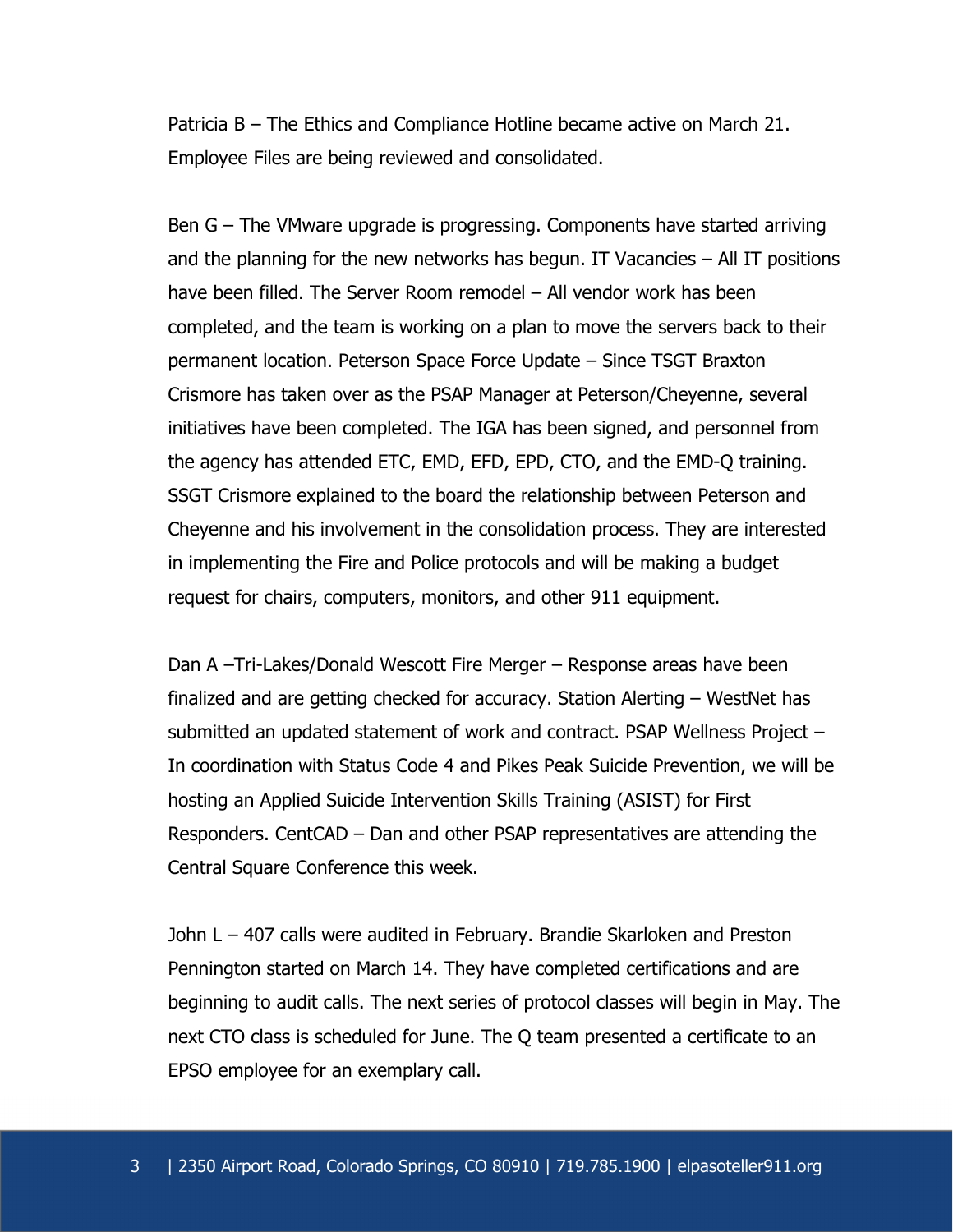Ben B – There have been fifteen presentations since the last meeting, reaching 497 students. LIONS sent a technician in March to complete the 9-1-1 Mobile Classroom upgrade. Everbridge – PSAPs sent nine notifications in February. The Resident Connection Project has been delayed. The GIS department will be cross-referencing the data to ensure that it is reliable and accurate. Go Live is scheduled for May 2. PSAPs certified 47 users to send IPAWS notifications in addition to a standard Everbridge notification. PSAs – A 30 second Peak Alert PSA is running on FOX21. Authority website – The new layout has been approved.

### **8. Reports by Standing Committee**

A. DRC/PSAP Managers Committee:

Carla Lewis reported that they were given an update on the Academy portal. They are working with the Academy to align recertification dates. Ben Bills provided an Everbridge update to the group. They were given an update on the Navigator conference and discussed the next round of training classes. PFCs will be submitted to the Academy for approval. They selected Michelle Willett of CSPD as Telecommunicator of the First Quarter.

### **9. Old Business**

A. None

#### **10. New Business**

A. None